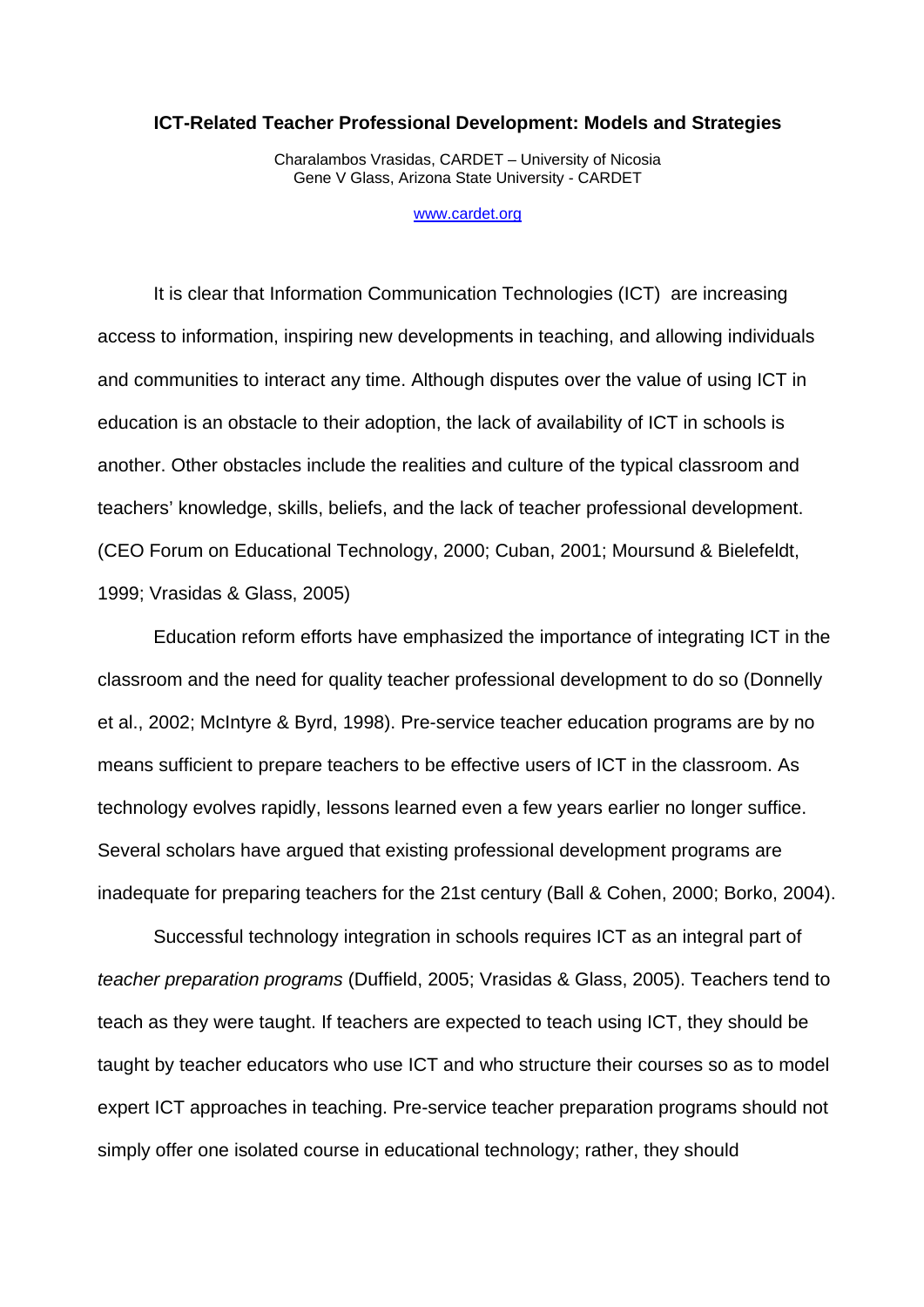demonstrate sound use of ICTs in teaching teachers content and pedagogy. Partnerships between teacher education faculty and technology experts help faculty develop the expertise needed to act as role models for pre-service teachers.

Here we describe successful approaches to preparing teachers to teach with technology and to explicate a set of design suggestions culled from promising technology integration approaches. We discuss strategies and models of teacher professional development with an emphasis on programs designed to prepare in-service teachers to integrate ICT into their classrooms. The examples come from our work and the work of colleagues. For teacher professional development to succeed, educators must take a fresh look at curriculum, pedagogy, assessment, education policy, research, and evaluation. Teachers, administrators, policy makers, and other stakeholders should collaborate and participate in the decision making process, as well as in the design, implementation, and evaluation of professional development programs.

### **ICT-related Professional Development: Themes and Issues**

Effective professional development for teachers has several characteristics that are common across various subjects (e.g., science education, math education): focusing on content, engaging teachers in active learning. However, there are some issues that are unique to ICT-related professional development.

### *Technology affordances for professional development*

ICT affords access to knowledge and expertise that were previously unavailable, enabling new relationships and new models of professional development. The demands of work and family life for teachers, many of whom are women, underline the need for professional development activities that can be delivered any time, anywhere. Several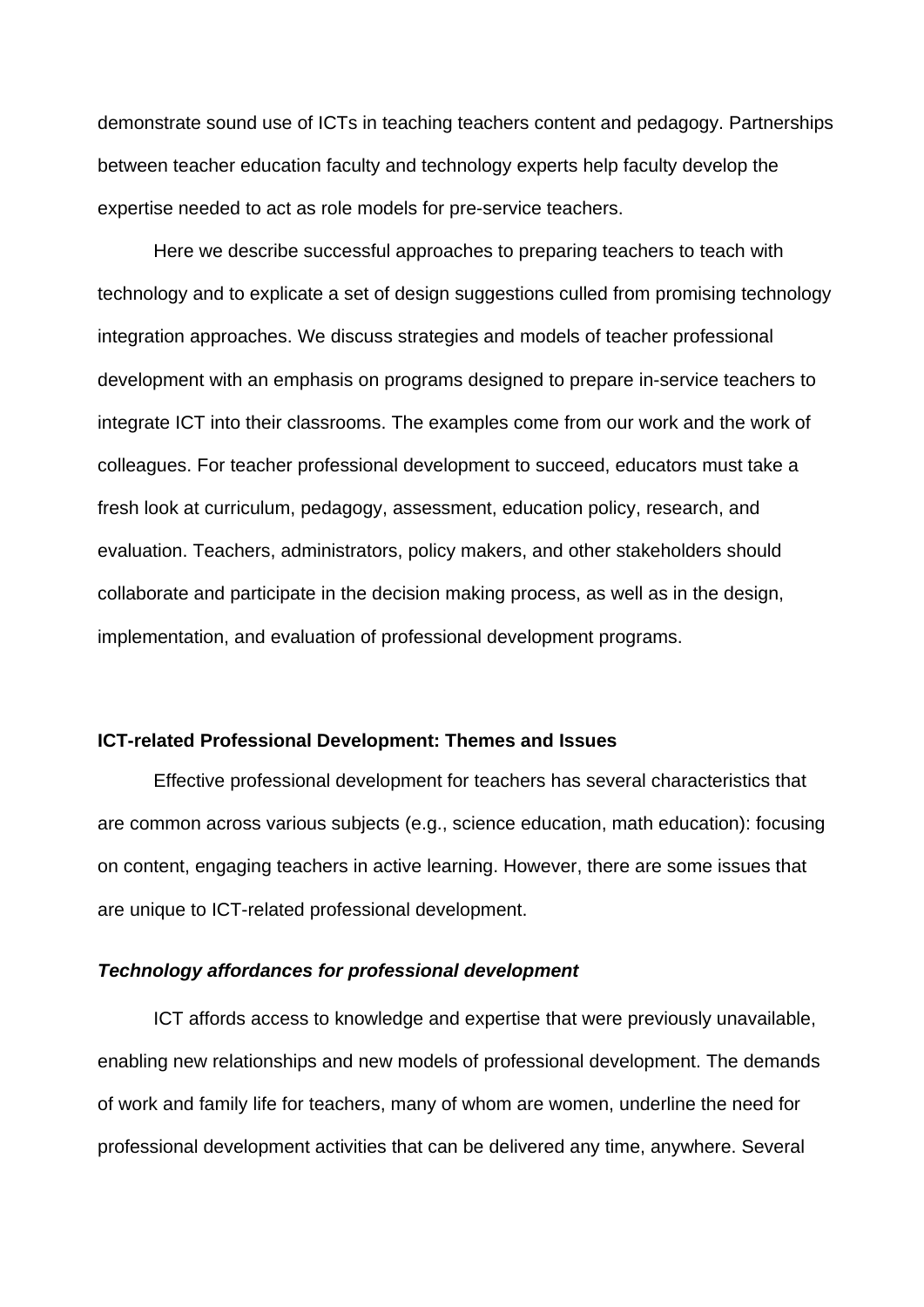studies have shown that the blended approach of a combination of face-to-face workshops and online interaction can provide a sustainable model for ongoing teacher development (Clark, 2000; Vrasidas & Glass, 2004).

There are many barriers to effective participation in such initiatives. Many teachers have limited access to the Internet, which results in certain groups of teachers being disadvantaged and a greater gap between the "haves" and "have-nots" (Clark, 2000). Several skeptics question the use of online education because of access problems (Fabos & Young, 1999; Zembylas, Vrasidas, & McIsaac, 2002). Some of this skepticism disappears when one takes an international view of online education. In many parts of the world, there can be no professional development without asynchronous online delivery because of the remoteness of the locations in which teachers practice, the cost of transportation, and the shortage of persons trained to conduct professional development. In many places, there is no practical alternative to online delivery of instruction (Vrasidas, Zembylas, & Glass, in press).

One of the main themes guiding the development of online professional development is that of *communities of practice* (Vrasidas & Glass, 2004; Wenger, 1999). The concept of community is fundamental to an understanding of how people learn and how professional development can take place online. Communities of practice are groups of individuals bound by what they do together—anything from engaging in informal discussions to solving problems—and by what they have learned through their mutual engagement in these activities. Thus, communities of practice are sites of mutual learning and important contributors to the success of knowledge-dependent organizations (Vrasidas & Zembylas, 2004). Such online communities provide both formal and informal professional development opportunities for teachers.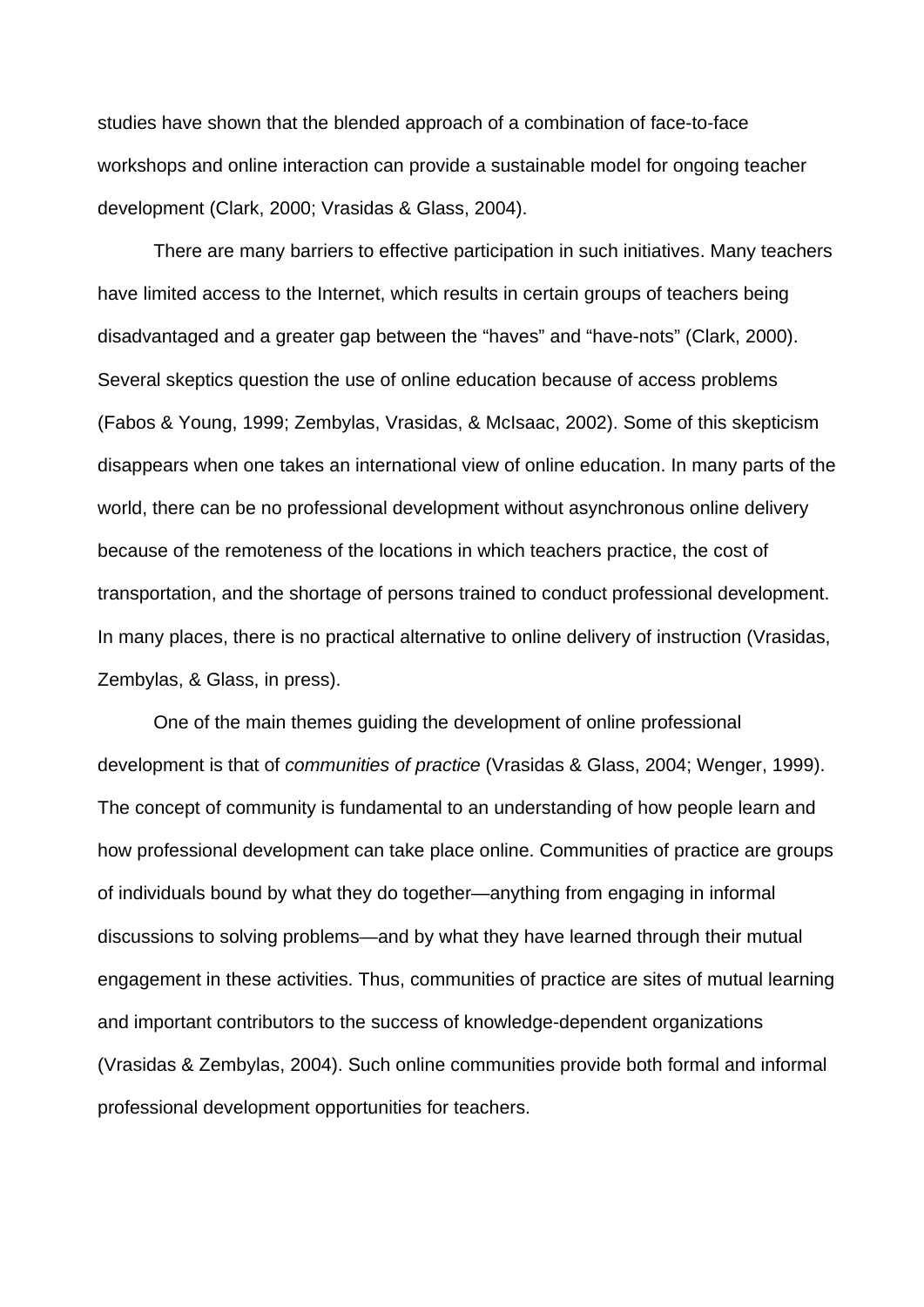In the last decade or so, there has been increasing interest in constructing elearning spaces to support communities of practice (Schlanger & Fusco, 2003; Schwen & Hara, 2003). Listservs®, bulletin boards, and course management systems can offer alternative methods of constructing communities of teachers that serve professional development needs. Dede, Whitehouse, and Brown L'Bahy (2002), for example, describe how ICTs are facilitating the development of virtual communities for creating, sharing, and mastering knowledge. An introductory course they designed to offer teachers a better understanding of ICT capabilities clearly illustrates the complexities of learning and teaching across distance and time.

Another example of a model for ICT-related professional development is illustrated in the program STAR-Online (Supporting Teachers with Anywhere/Anytime Resources http://www.star-online.org). STAR-Online is a model for continuing education and professional development for teachers that draws on the notion of communities of practice. More than 20,000 teachers have benefited through this project. Teachers can access mentors, colleagues, and resources via a web-based Virtual Teaching and Learning Community (VTLC) system, which provides interactive, self-paced, and collaborative development. The VTLC is an online model that allows teachers to develop knowledge and gain ICT skills in the application of educational technology. They develop lessons plans, share them with experts and peers, receive feedback, and comment on others' work.

Research has shown that teachers tend to teach as they were taught (Ball, 1990; Lortie, 1975). Teachers themselves have spent upwards of twenty years as students in elementary, secondary, and college classes. Consequently, their experiences as learners are often indelibly etched in their minds and shape their daily teaching. One of the advantages of ICT-related professional development is that it can support *reflection* in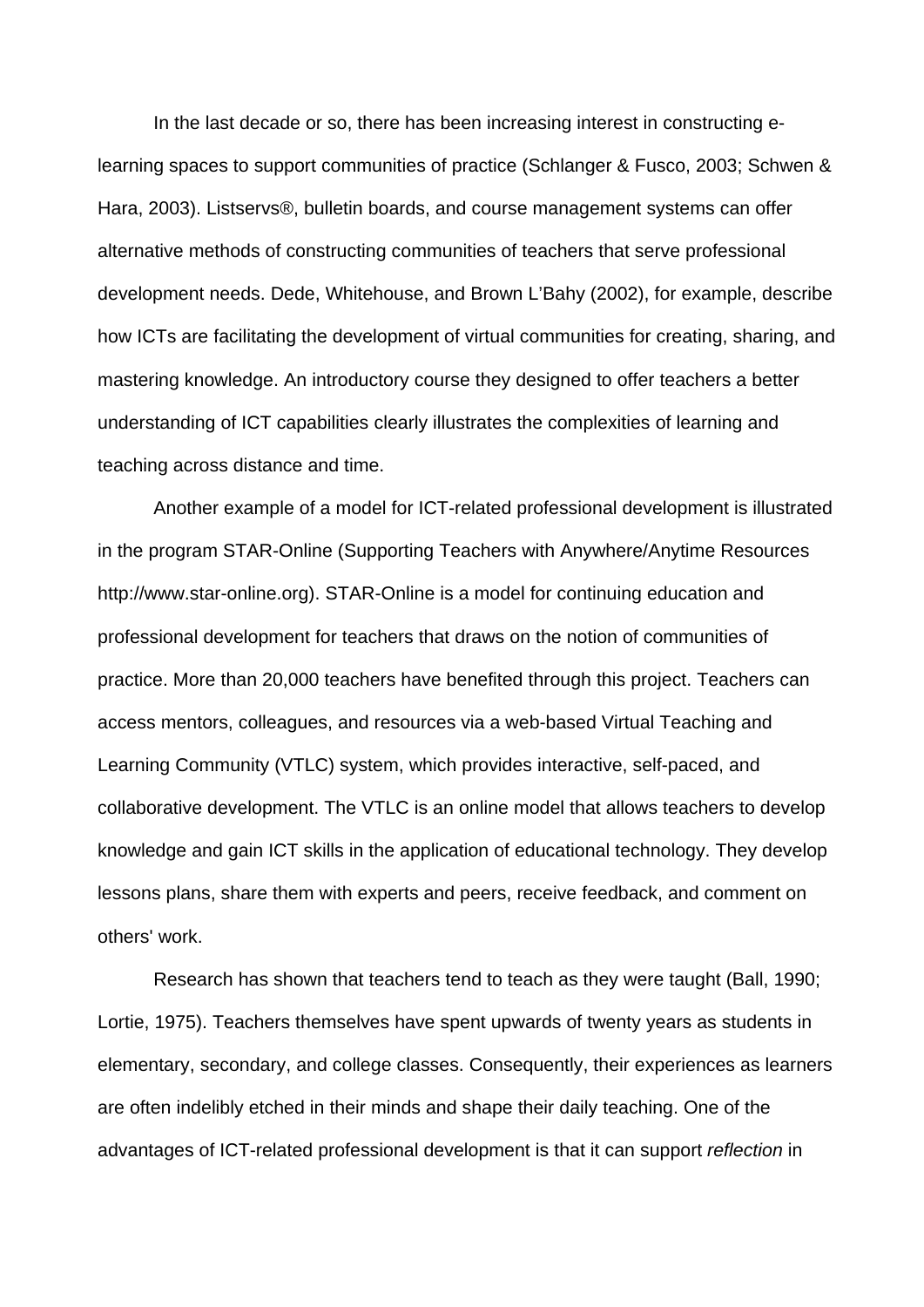ways that help teachers unlearn the old ways of thinking about teaching and learning. ICTs afford multiple kinds of interaction and the design of learning environments that support the development of communities of inquiry, collaboration, negotiation, and problem solving within authentic contexts. (Adelman, et al., 2002; Vrasidas & Glass, 2005). Removed from familiar surroundings and circumstances, teachers may be more willing to entertain alternative approaches to teaching.

### *ICT Professional Development Challenges*

According to Donnelly, et al. (2002), studies have shown that teachers need three to six years of sustained practice to integrate ICT fully into the classroom. Adelman, et al. (2002) found that teachers identified time as the most significant barrier to integrating ICT in the classroom.

One of the most popular discussions in teacher professional development focuses on the importance of the successful integration of ICT into current curricula (Mumbi & Mesut, 2004). Access to quality digital content is crucial, and trying to develop one's own digital curricula is a task that very few teachers can be expected to undertake. However, it is not simply a matter of aligning the curriculum to new technologies. Technology has changed dramatically during the last few decades, but school curricula have not. Imposing innovative technologies on old curricula is a serious challenge. What we know about pedagogy requires that technology integration efforts be driven by the needs of education, rather than the business sector from which technological advancements typically arise. Trying to force the use of technology in the classroom when it was never designed for education often presents insuperable difficulties. ICT is always used within a context (e.g., to teach math, social studies, and the like), yet it always gets in the way since current ICTs used in the classroom are not transparent, generally added onto the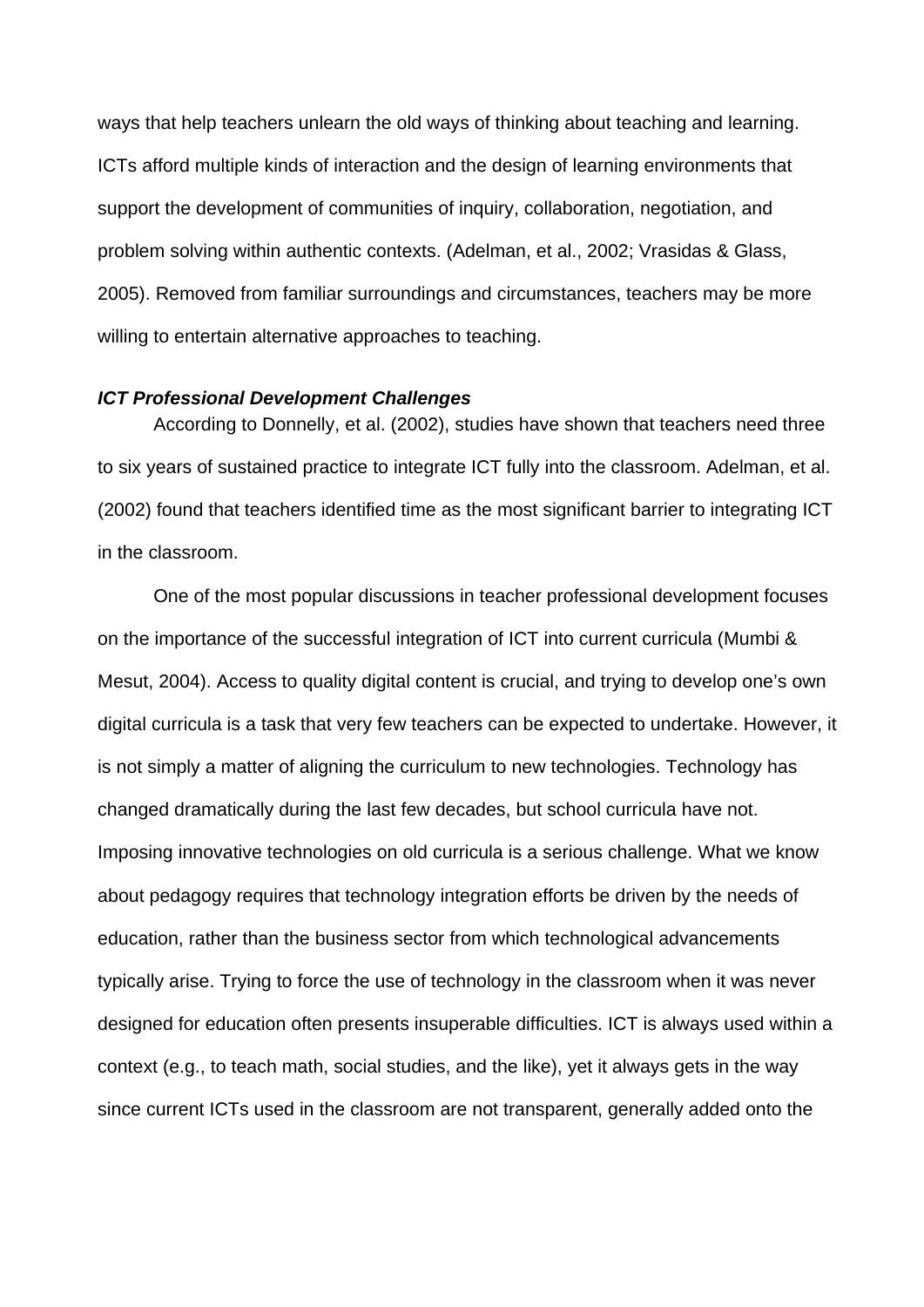curriculum rather than integrated with it. Therefore, teachers and students often forced to focus more on the ICT tools they use rather than on the content of instruction.

 Another difficulty stems from the reality that teachers are often asked to learn to use technological tools that become out-of-date with new development. Education software and applications can become obsolete quickly. Today, social networking software (e.g., Wikis, blogs, YouTube, and the like), mobile technologies (Blackberrys, cell phones, IPods), and games are popular among students, but the technologies and skills of ten years from now can not even be imagined today. Cyprus' Project  $HANDLEARN<sup>1</sup>$ , which focuses on preparing teachers to use mobile technologies for environmental education, has struggled with choosing the most cost-effective mobile learning tools that will not be out of date before the end of the two-year project.

 Finally, another unique characteristic of ICT-related professional development is the importance of infrastructure and technical support. In our experience in more than twenty countries, there are large discrepancies in the availability of ICT. We have encountered instances in the U.S. and Europe where every student in a classroom has a computer, whereas in certain countries in Africa and Asia, a school with more than 2,000 students has only a few dozen computers at their disposal (Vrasidas, Zembylas, & Glass, in press).

While a great deal of funding and sweat equity have been invested to improve teacher preparation programs and increase professional development opportunities, few visible uses of technology to meet educational goals are observed in either higher education or K-12 classrooms. We know relatively little about what constitutes *effective practice* for teaching teachers how to use technology. What follows are common themes and strategies that have emerged from a comprehensive review of the literature on

1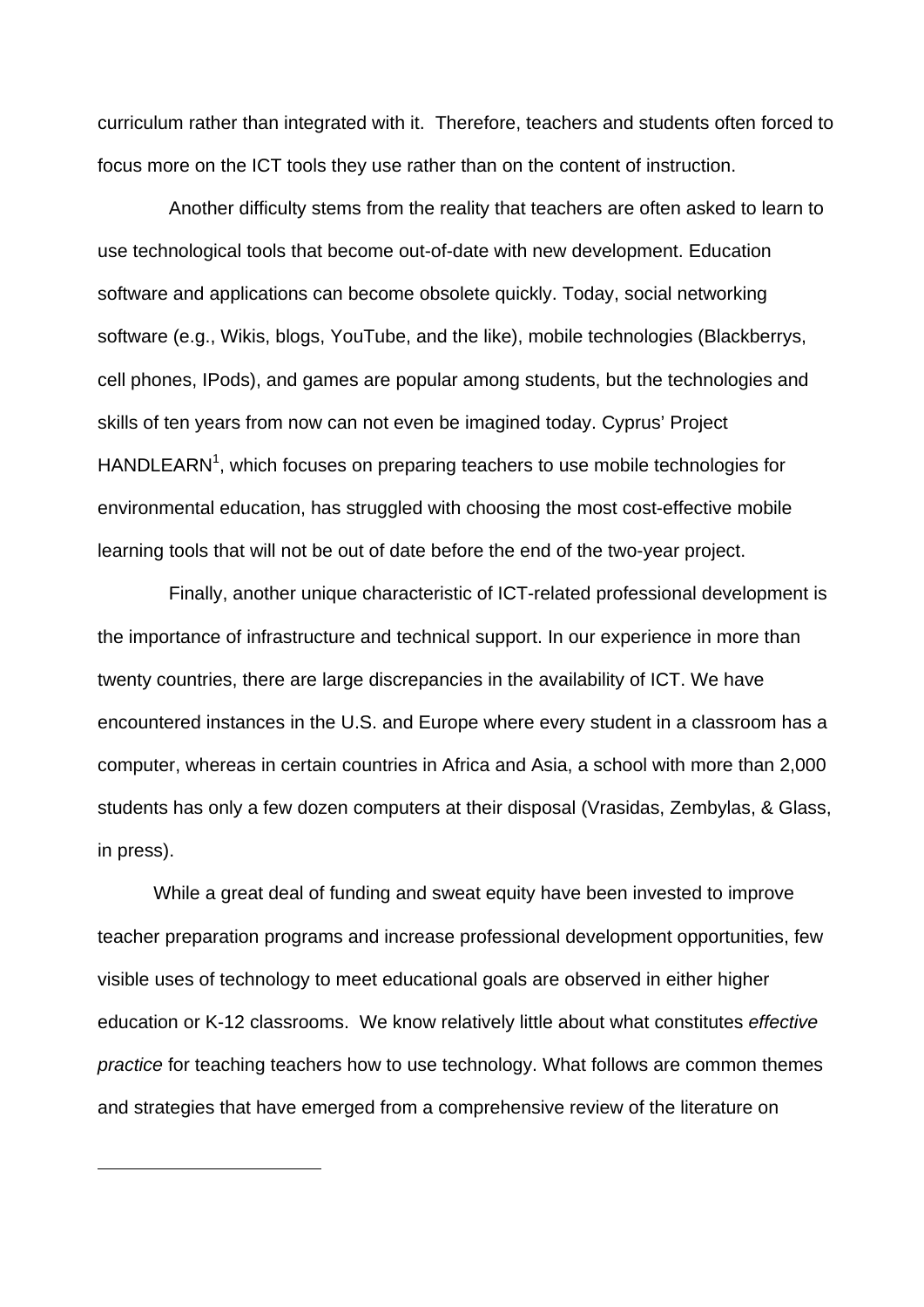technology professional development. For each of these themes, we provide an illustration.

# **Strategies for Effective ICT Related Professional Development**

We summarize in Table 1 the key issues and strategies for effective professional

development. Education programs depend heavily on context, learners, and goals;

therefore, program designers should carefully choose those strategies that best serve

their needs.

| <b>Strategy</b>                                  |
|--------------------------------------------------|
| Design programs based on what we know about      |
| how ICT can support learning                     |
| Situate programs in teachers' context so that    |
| activities are authentic.                        |
| Design activities that encourage participants to |
| use ICT and reflect on their practice            |
| Encourage the use of ICT for collaboration       |
| among all stakeholders in the design,            |
| implementation, and evaluation of programs       |
| Use ICT and online technologies to provide       |
| ongoing support                                  |
| Provide opportunities for informal learning and  |
| support                                          |
| Coordinate professional development with         |
| broader ICT and school improvement efforts       |
| Foster leadership which nurtures innovation,     |
| change, and the creation of schools as learning  |
| organizations                                    |
|                                                  |

Table 1. Key issues and strategies for ICT related professional development.

*Learning designs.* Students learn best when they are actively engaged in meaningful activities, collaborate with peers, exchange ideas, provide and receive peer feedback, reflect critically on what they are doing, work on real-world, challenging, authentic activities, and when their work is constantly evaluated and they are intrinsically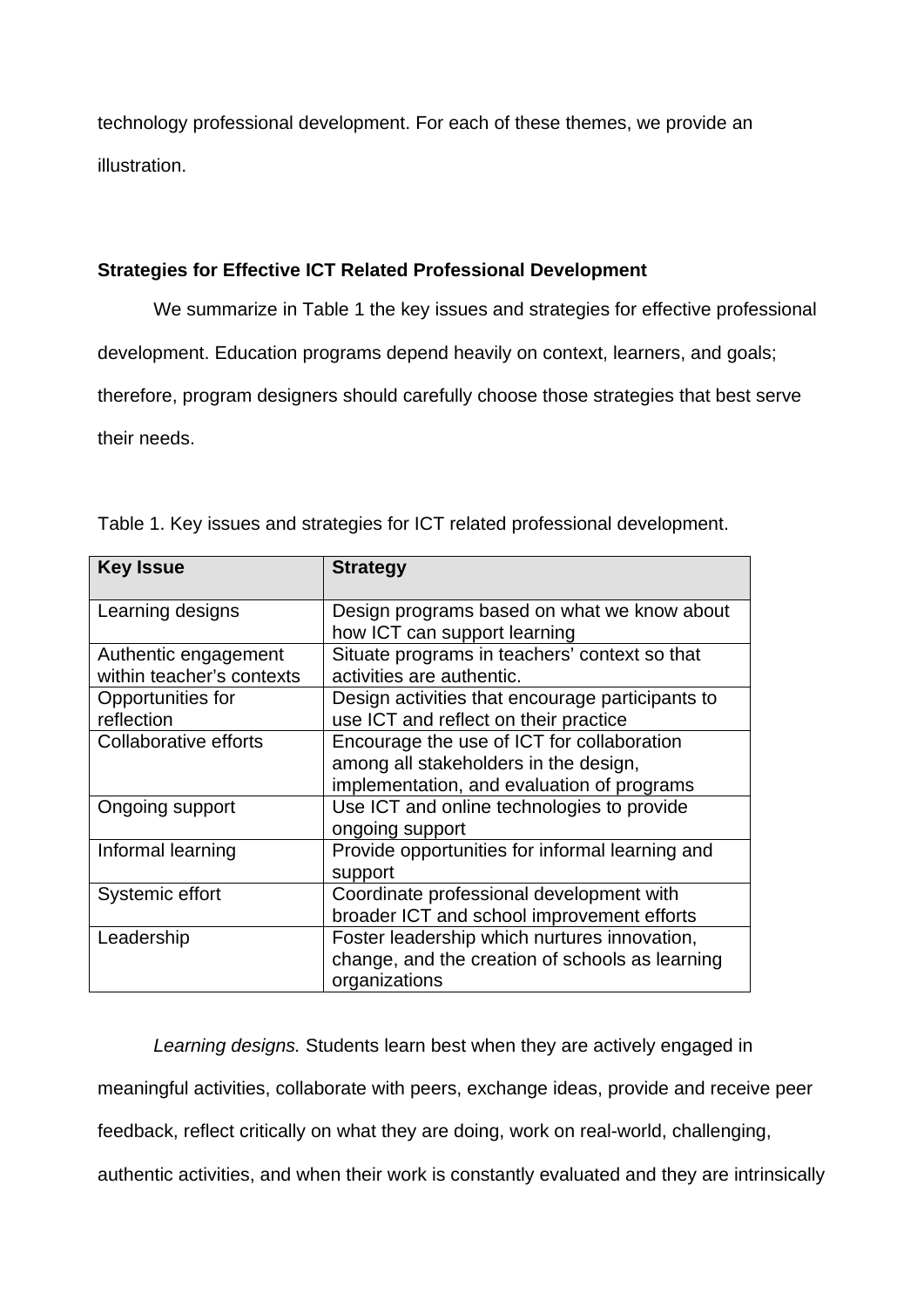motivated (Bransford, Brown, & Cocking, 1999). But it is easily forgotten that teachers/adults learn best in the same ways (Putnam & Borko, 2000). Good professional development for teachers will resemble the best teaching for all learners (Gross, et al., 2001; Vrasidas & Glass, 2005).

*Authentic engagement.* Effective professional development is situated in teachers' everyday practice, and distributed across communities, tools, and contexts. As such, it provides authentic opportunities for teachers to think like experts in making instructional decisions, structuring learning activities, and employing sound pedagogical strategies. One such example is project  $ENVETI<sup>2</sup>$ , a teacher professional development program developed by the Centre for the Advancement of Research and Development in Educational Technology (CARDET) and implemented in Cyprus. Professional development experiences provide participants with a clear view of the connections between what they are learning and their classroom practice. Project ENVETI emphasizes two critical areas: environmental education and technology integration. The use of ICT creates new opportunities for Cypriot teachers to enrich their pedagogical knowledge of how to deal with health and environmental issues that affect Cyprus and the Mediterranean basin (Vrasidas et al., 2007). Experts from local universities and research centers establish partnerships with local teachers and schools and develop curricula that integrate technology in environmental education and at the same time promote multiculturalism and peace. Teachers work in teams to identify specific thematic units aligned with local curricula. These units serve as the focus of the professional development program. Following the identification of the content, training is offered (faceto-face and online) to a core group of teachers who in turn serve as trainers to teachers at their local schools. Teachers collaborate with experts and they share and discuss their

1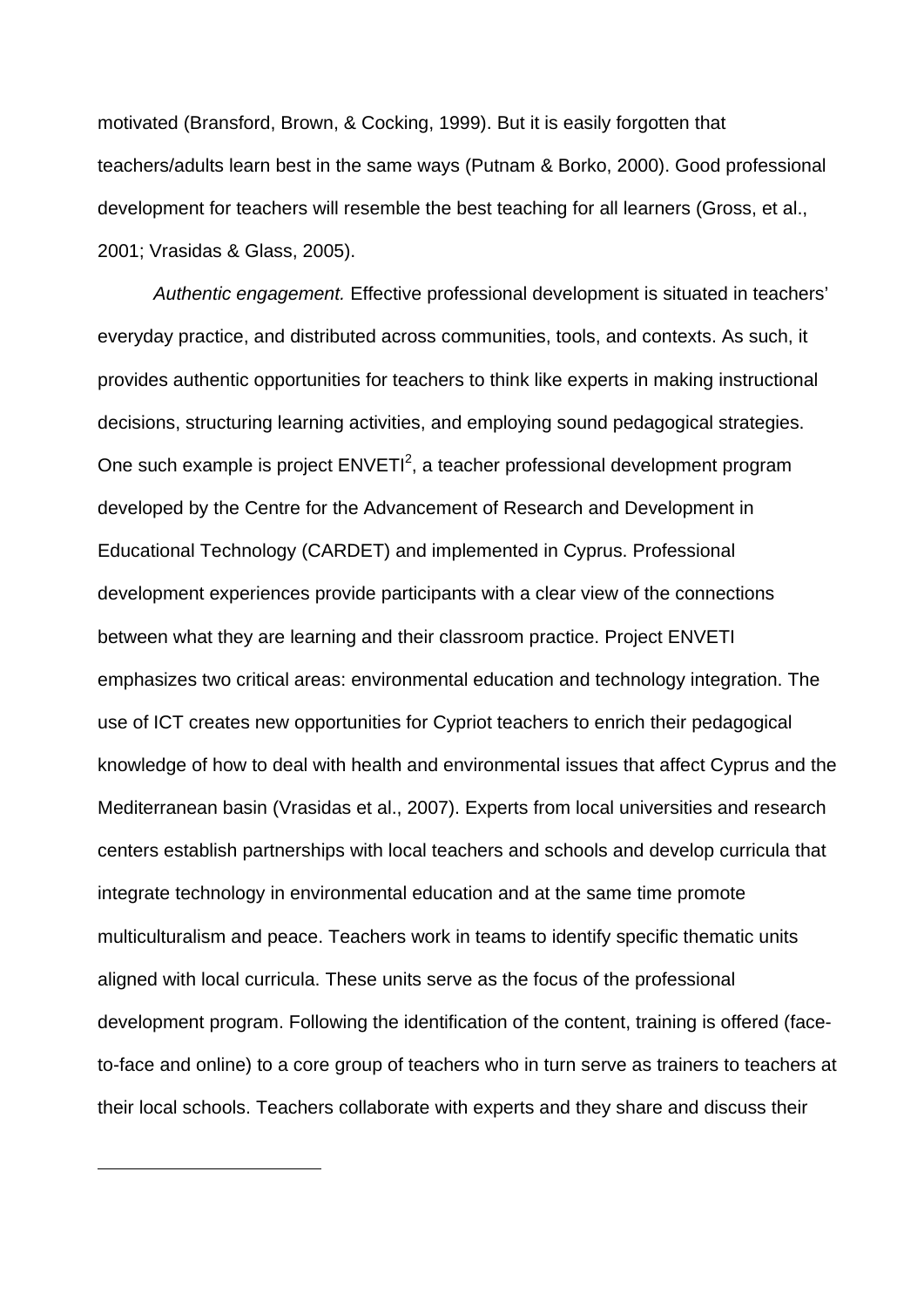findings online and face-to-face. They then develop lesson plans on environmental education that will be implemented in their classrooms.

In programs we developed for teachers in Europe, the U.S., and Asia-Pacific, we worked with local stakeholders, evaluated the ICT infrastructure, conducted a needs assessment, and developed material with the help of local teachers and experts, ensuring the alignment of professional development with local curricula, cultures, and contexts. In projects TECHNOSKEPSI<sup>2</sup>, HANDLEARN, and ENVETI teachers are taught how to integrate online technologies and web-based tools in their teaching by participating in workshops that are offered face-to-face and supported within an online learning environment. Thus, they actually participate and moderate online discussions similar to those they are asked to develop for their students. Teachers are provided with opportunities to interact with experts and peers as they develop and implement lesson plans integrating ICT into their classrooms.

*Reflection.* Teachers need time to develop, master, and reflect on technologybased learning approaches. They need to be given ample opportunities to engage in meaningful activities, collaborate with peers, exchange ideas, provide feedback to peers and receive feedback from them, reflect critically on their work, and engage in real-world, challenging, and authentic activities (Chitpin & Evers, 2005). It is essential that professional development policies be established that promote technology integration and provide incentives to encourage teachers to engage in lifelong learning. Using web-based portfolios can be a valuable tool that will allow teachers to document their knowledge and reflect on their practice. In projects we developed and implemented, teachers were required to develop lessons plans, implement them, and then reflect on them using an online portal (for example, see http://www.enveti.org).

1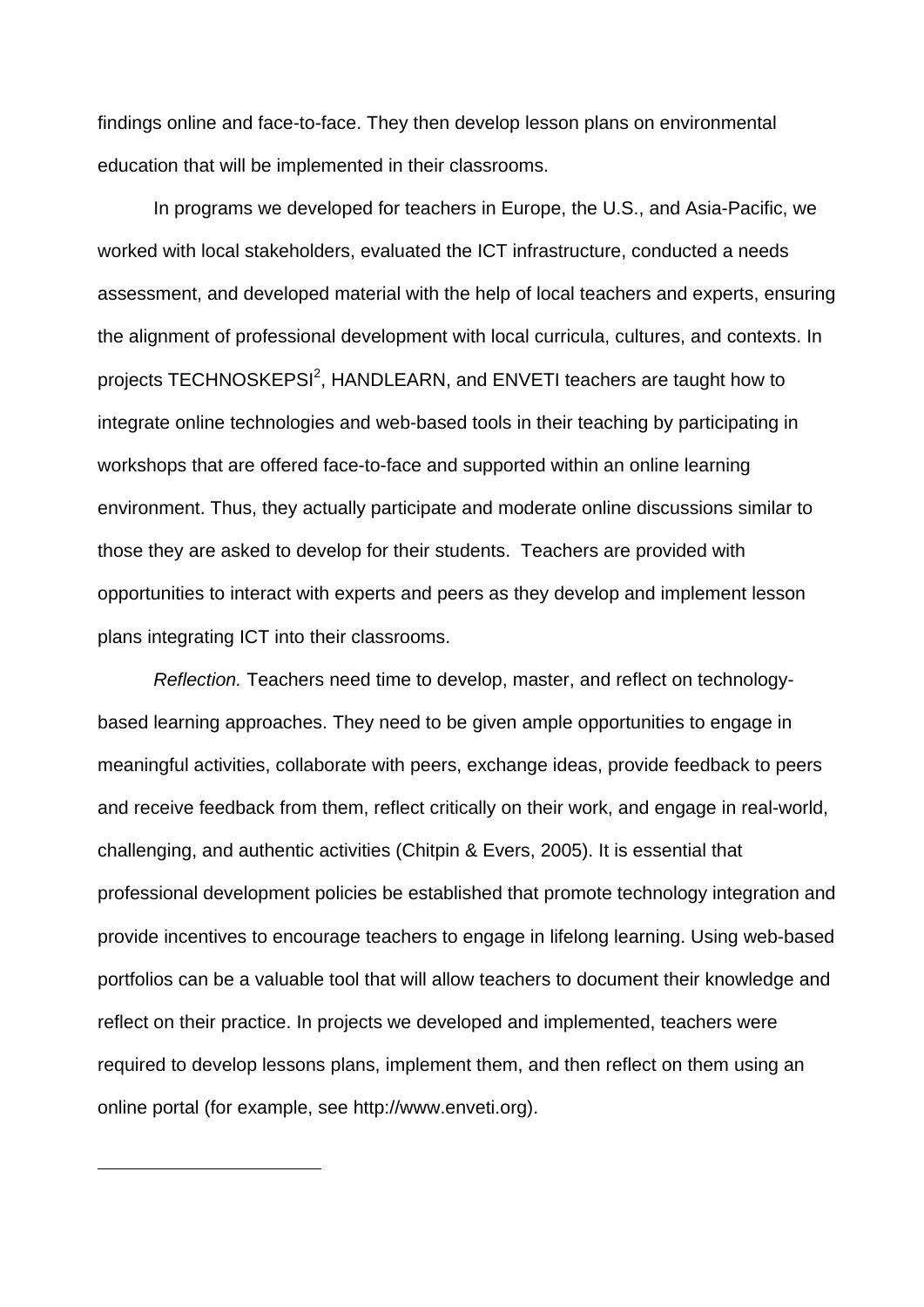Another program that supports reflection was designed by Riel, DeWindt, Chase, and Askegreen (2005), who employed multiple strategies for fostering teacher learning with technology and presented several approaches to professional development for promoting attitudes, aptitudes, and practices supporting an ongoing process of inquiry and learning. Each approach depicts teacher learning as a process that is directed by the learner, socially constructed, and continuous. One such approach focuses on the use of a mentor who works with student teachers in planning and implementing action research projects prepared to help teachers integrate ICT into their classroom. Reflection on practice and revision of plans are fundamental characteristics of such models.

*Collaborative efforts.* One of the key characteristics of successful professional development programs is collaboration among all stakeholders (Gross, Truesdale, & Bielec, 2001; Manke, Ward, Lundeberg, & Tikoo, 2005; Vrasidas & Glass, 2005). Collaborative efforts among in-service and pre-service teachers, university faculty, technology experts, and policymakers will ensure the commitment needed for the success of professional development programs. The participatory nature of collaborative projects provides for a shared ownership and understanding of the project among all participants. Innovative professional development involves opportunities for teachers to share their expertise, learn from peers, and collaborate on real-life projects. Teachers' needs are better served when they are able to make connections between their daily work and professional development (Darling-Hammond & McLaughlin, 1995). Radinsky, Smolin, and Lawless (2005) reported a case study of the construction of a professional development program in which teacher education faculty, technology experts, and teachers collaborated to design modules integrating ICT into the curriculum. This collaborative curriculum design anchored the process of learning to use ICT in an exploration of what it meant to teach and learn the subject. For example, students learn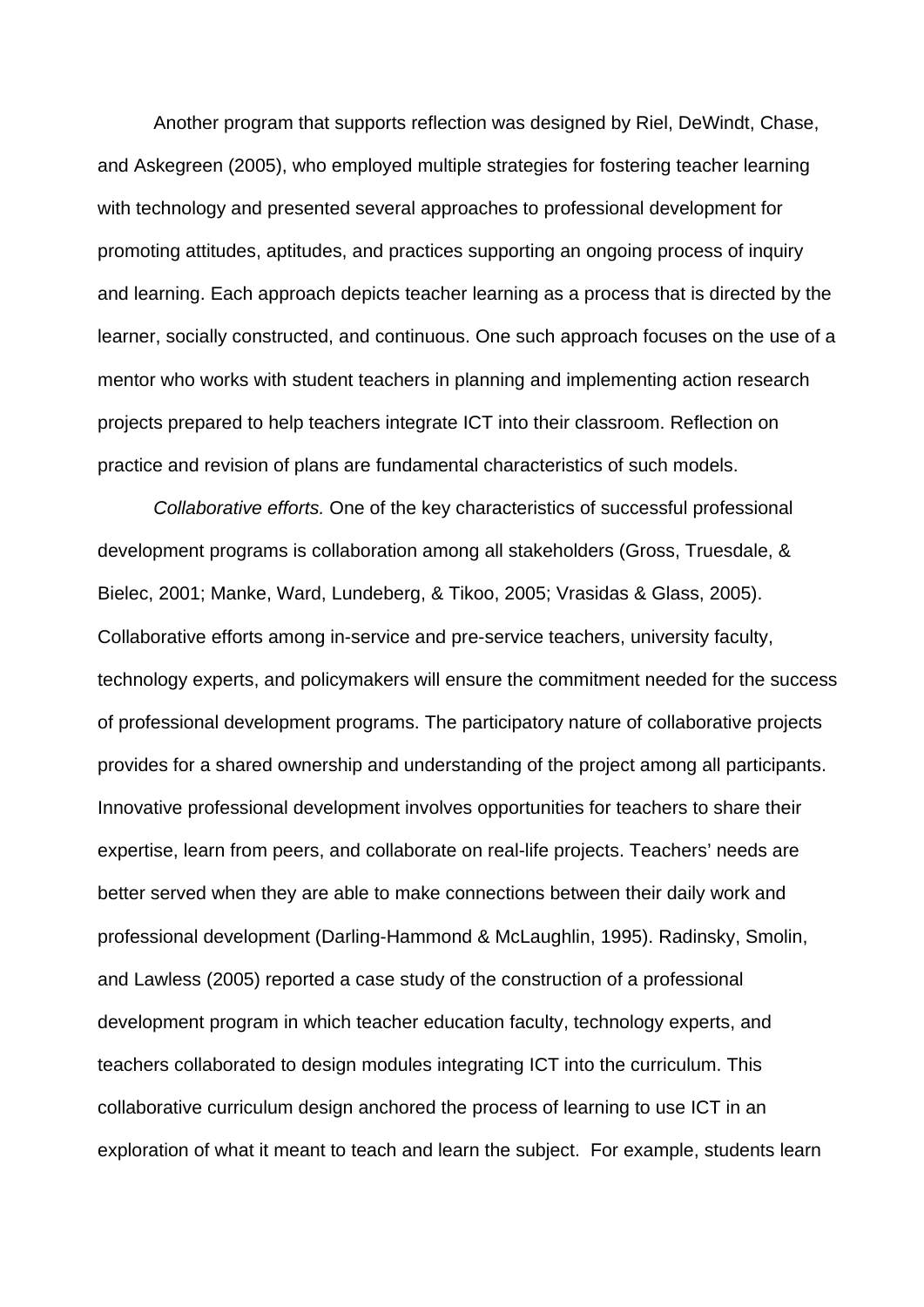to create web-based hypertext documents in order to support historical arguments that are built upon primary source documents.

In Teaching and Learning Online (TLO), a teacher professional development initiative designed to prepare Illinois teachers to use technology and teach online classes, administrators from school districts, teachers, and experts from academia collaborated on the design, implementation, and evaluation of the program (Vrasidas & Chamberlain, 2005). Collaboration on this project took place at several levels. First, a needs assessment was conducted. Then schools and school districts in the state of Illinois collaborated with each other in the development of curricula designed to meet some of the needs and to facilitate coordination of the project. All stakeholders in the project wanted to empower teachers to use ICT successfully to develop and teach online classes. Once the project entered its development stages, schoolteachers and school administrators collaborated with the design team in developing the classes. Expert teachers served as trainers for colleagues in their schools and received ongoing support throughout the stages of the project. Educational technologists and experts worked with teachers and schools to establish the program policies. Findings from project evaluations revealed that one of the core strengths of the program was the close collaboration among all stakeholders. This is another example of a professional development program where multiple "models" have been applied: train the trainer, school-to-school partnership, curriculum development, and the university-schools partnership.

Another approach illustrating the importance of collaboration comes from a project by Thompson, Schmidt, and Davis (2003), which used Goodlad's (1994) model for simultaneous renewal as its foundation. Goodlad argued that for successful school renewal, both schools and teacher preparation programs should collaborate in simultaneous reform efforts. Thompson and colleagues developed a project that brought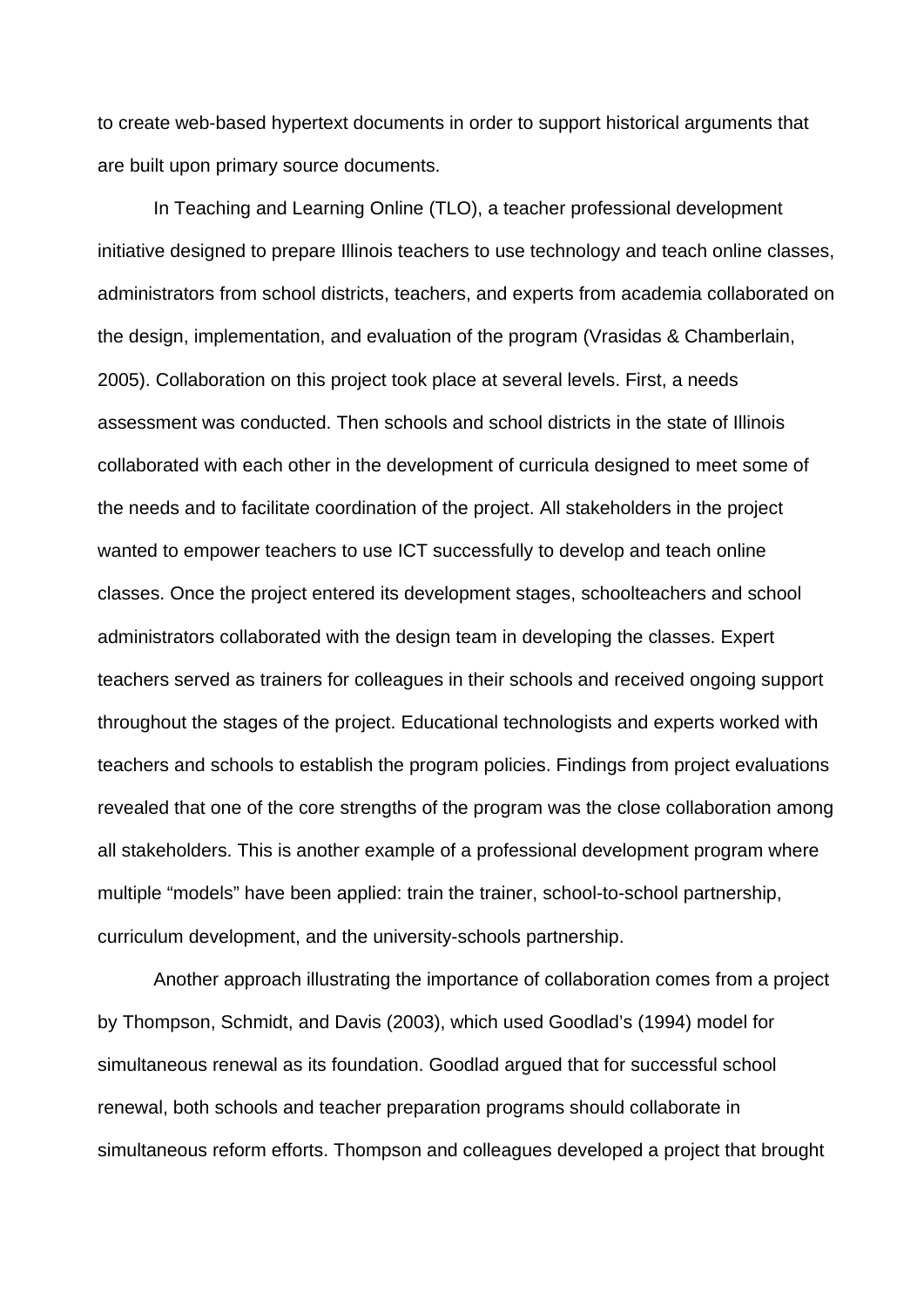together K-6 in-service teachers, pre-service teachers, and university faculty to share resources and expertise with the goal of integrating ICT in the classroom and improving teaching and learning. Preliminary evaluation showed that the project was successful in demonstrating effective simultaneous renewal, and that it changed attitudes and practices among teachers and university faculty.

Collaboration can take place at many levels. At one level, collaboration takes place between schools and universities. Through such partnerships, expert teacher educators collaborate with teachers in developing and implementing programs that serve the teachers' needs (Smolin, Lawless, & Radinsky, 2005). Good partnerships between universities and schools are essential for the success of education initiatives such as ENVETI, TLO, and STAR-Online. All partners worked closely to develop the material, train the teachers, and implement the programs, and to bring solid theoretical and research grounding that helped shape the development, implementation, and evaluation of these programs. Schools and teachers contributed the real-world view of teacher needs and a more pragmatic approach to their development. Furthermore, collaboration within the same school or among schools allowed teachers to learn from their peers and exchange ideas. Collaborative projects allowed teachers to have access to each other's expertise and increased the sense of interdependence among participants. This collaboration often took place online via the project portals.

*Ongoing support.* One of the major criticisms of professional development programs is that they often take the form of a one-shot three-hour workshop with no follow-up activities. Teacher support should not be based on such models; it must be ongoing and embedded. Projects like STAR-Online, and ENVETI provide teachers the ongoing support and resources they need to integrate ICT in their classroom. Follow-up activities are structured to ensure that professional development makes a difference.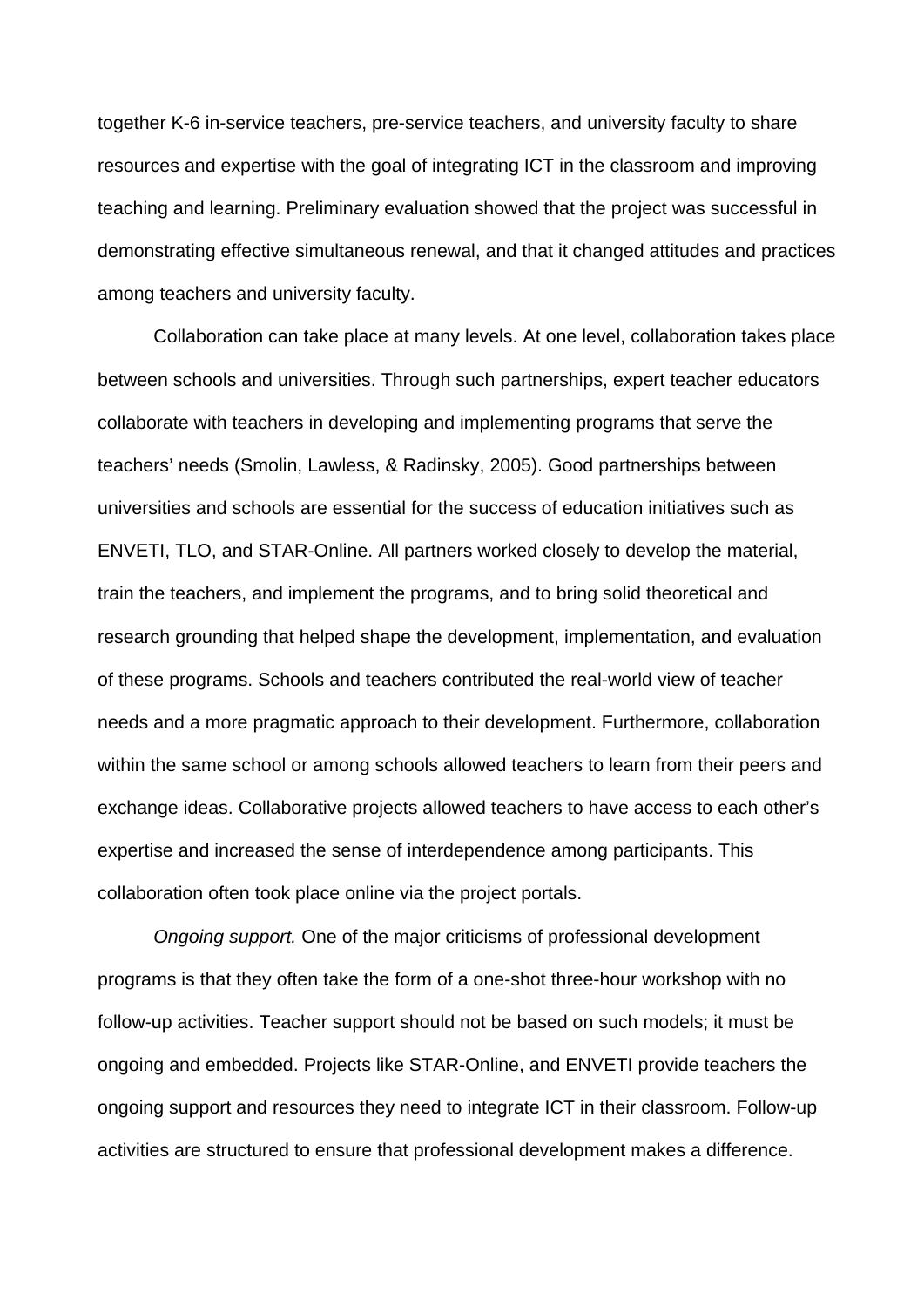Teachers participate in face-to-face and online workshops and at the same time receive ongoing support via an online portal. This portal provides teachers with resources, support, and opportunities to share and discuss lessons and activities with peers and exchange resources with other teachers. Such blended models of professional development can better serve the needs of today's teachers.

*Informal learning.* A significant amount of professional development takes place informally. Researchers are only just beginning to explore the ways in which informal learning affects teacher technology use in the classroom. Teachers often engage in informal learning activities during which they explore their own research interests, learn with family and friends, chat with colleagues online or in person, and post questions on discussion forums (Adelman et al., 2002). These opportunities are at least as important as formal ones, and develop knowledge and ICT skills. Adelman et al. found that 78% of teachers reported that they participated in informal ICT-related activities, and that the effects of both formal and informal learning were similar in nature and strength. Given the fact that a large number of teachers indicate that this "informal professional development" has contributed to their use of technology in the classroom, it seems useful to support opportunities that allow for informal professional development to take place. One simple way of doing so would be to provide, within online portals, areas where unstructured interactions can take place among teachers. Another way would be to encourage teachers to maintain their own blogs, sharing their experiences using ICT, that can be read and commented on.

*Systemic effort.* Teacher professional development to integrate ICT into the classroom needs to be systemic, which will necessitate addressing some obstacles, as already noted. These include the school culture's traditional resistance to change; the lack of ICT infrastructure, teacher technology skills, appropriate and accessible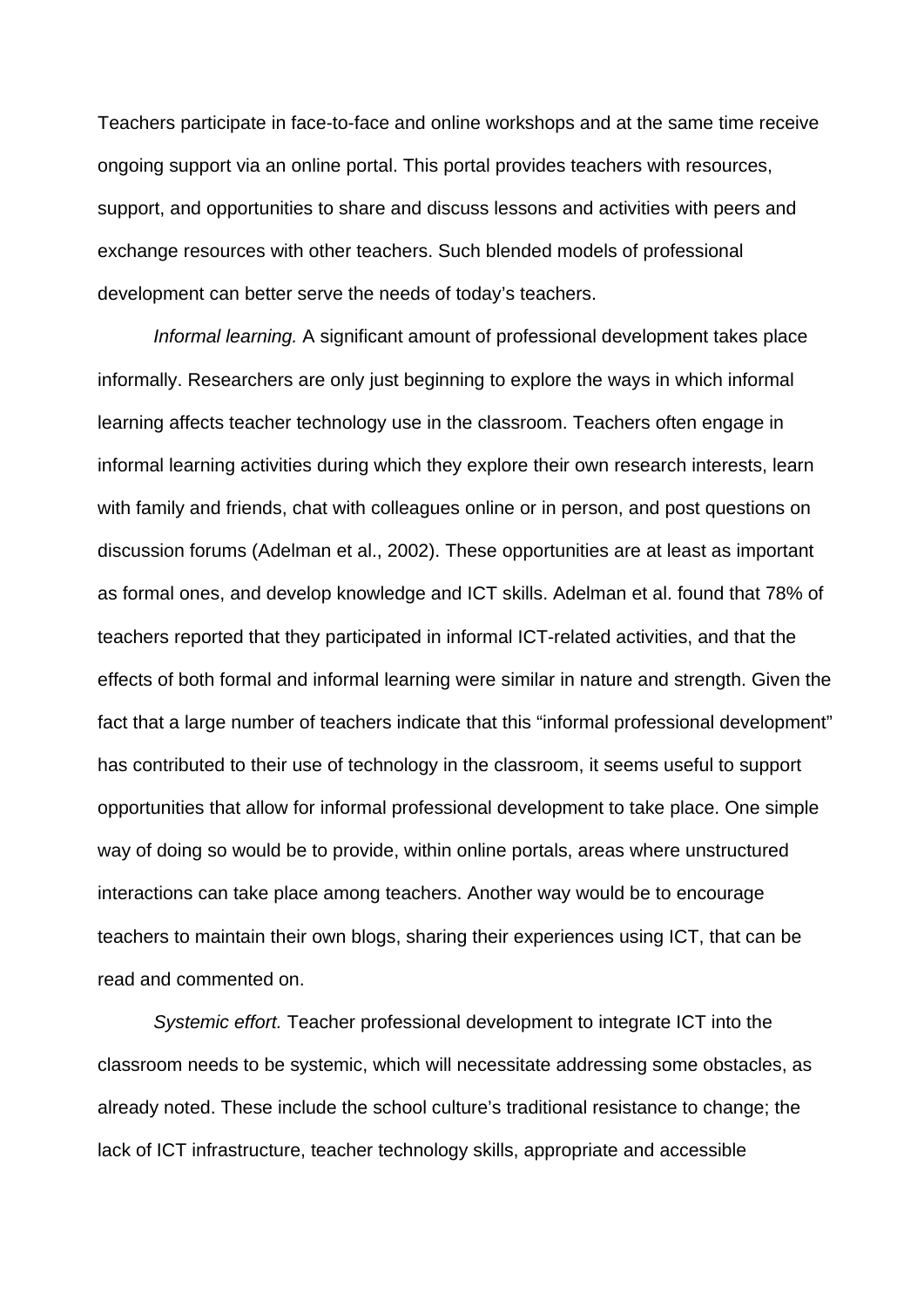technologies, and teacher support; curriculum constraints; education policy which mandates technology use but provides little in the way of guidelines and funding, and assessment problems. ICT-related professional development programs are rarely coordinated or integrated with systemic education reform efforts.

Meaningful systemic efforts at school improvement place an emphasis on lifelong learning, and presumably schools aim to develop autonomous learners by developing lifelong learning skills and competencies in their students. For this to occur consistently, schools have to change from institutions that "transfer" knowledge into true learning organizations (Coppieters, 2005). A learning organization is one that has the capacity to learn, change, and adapt to rapidly changing contexts (Argyris, 1999). When schools become learning organizations, they embrace change and innovation and nurture lifelong learning for both teachers and students. ICT is a tool that allows both teachers and students to become and remain lifelong learners. One of the most important skills that a person must now have is the ability to learn online--skills like searching for information, critically evaluating such information, and using it to solve specific problems will be essential for both teachers and students. ICT can be instrumental, indeed it might be the key instrument, in turning schools into learning organizations.

*Leadership.* Strong leadership commitments from schools and colleges of education to the integration of ICT and professional development can help establish the conditions and the support teachers need to succeed. Leadership must emphasize lifelong learning and the transformation of schools into learning organizations within which all members are engaged in learning and leading. Leading, like learning, is shared and distributed among all members of the community (Spillane, 2006). In terms of professional development, distributed leadership supports and values teachers' agency in driving educational change. In projects we developed and implemented in Asia, for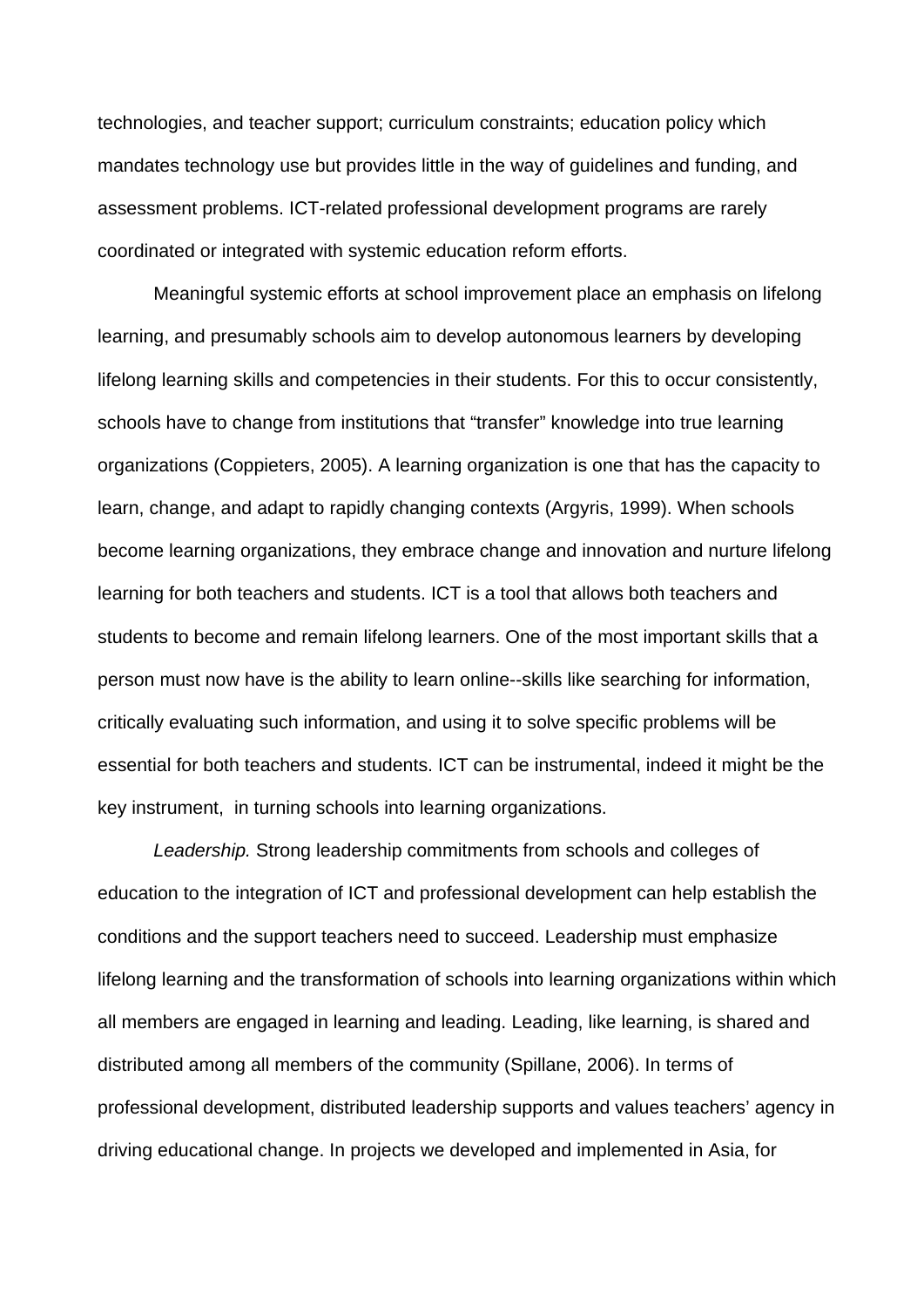example, special workshops were offered to administrators to help them better understand the value of ICT, the complexities in integrating ICT in the classroom, and the support teachers need to flourish—critical understandings in fostering distributed leadership for technology use in their schools.

# **Conclusion**

In this chapter, we have shared strategies and models of teacher professional development aimed at integrating ICT into classroom teaching. Several of these strategies can be applied to a variety of professional development contexts other than ICT. We have presented a number of ideas, strategies, and models that cover design issues, the importance of shared ownership and vision, a systemic approach to teacher development, and the collaborative nature of successful professional development projects. While we have identified a number of influences affecting successful professional development programs, more research is required to understand the complexities of teachers' practices and how professional development can help teachers better serve their students' needs.

There are several lines of research related to preparing teachers to teach with technology that teacher educators can pursue. These include:

- What technologies can be used to undertake the kinds of tasks that teachers cannot easily perform, making room for teachers to focus on the tasks they do best?
- How has technology made some professional development content obsolete and other content more important than ever?
- What professional development content should be relegated to machines instead of taught to humans?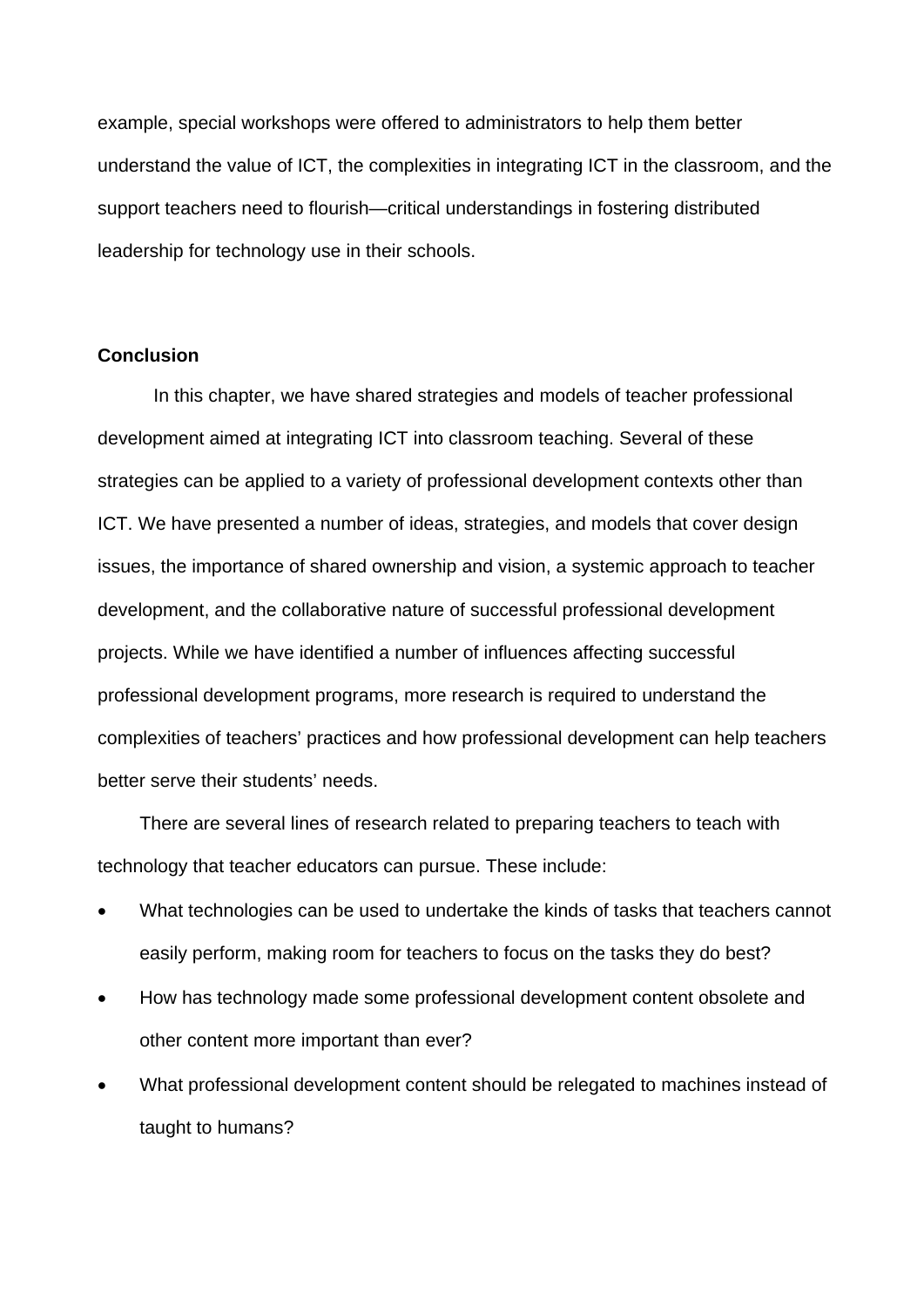- What combination of technologies, content, context, and instructional methods are appropriate for what kinds of instructional goals, teachers, and learners?
- What changes need to be made in our current teacher education programs to better facilitate technology use in schools?
- How can in-service teachers be re-trained so that they integrate technology for teaching, learning and assessment?
- What is the role of informal learning and how can we foster informal learning to facilitate teacher professional development?

# **Notes**

1. Project HANDLEARN is run by CARDET and supported by the Cyprus Research Promotion Foundation.

2. ENVETI is supported by the United Nations Development Program, Action for Cooperation and Trust (UNDP-ACT), which receives support from the American people through a grant from USAID. The views expressed in this publication are those of the authors and do not necessarily represent those of the United Nations or its Member States, UNDP or USAID.

3. Project TECHNOSKEPSI is run by CARDET and supported by the Cyprus Research Promotion Foundation.

# **References**

Adelman, N., Donnelly, M.B., Dove, T., Tiffany-Morales, J., Wayne, A., & Zucker, A. (2002). *The integrated studies of educational technology: Professional*  development and teachers' use of technology. Arlington, VA: SRI International.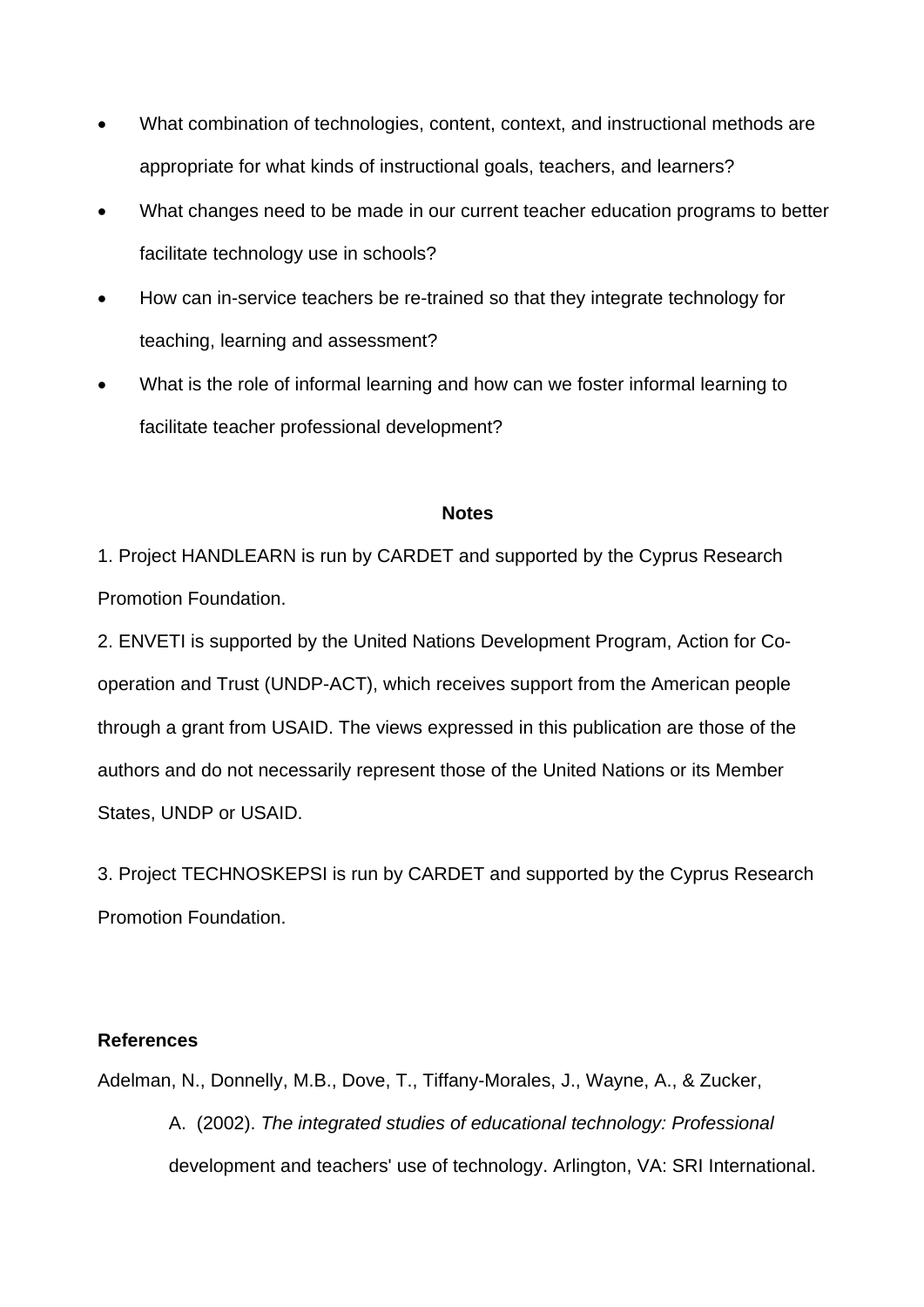Argyris, C. (1999). *On organizational learning*. London: Blackwell.

- Ball, D.L. (1990). The mathematical understandings that prospective teachers bring to teacher education. *The Elementary School Journal, 90*(4), 449-466.
- Ball, D.L., & Cohen, D.K. (2000). Developing practice, developing practitioners: Toward a practice-based theory of professional education. In L. Darling-Hammond & G. Sykes (Eds.), *Teaching as the learning profession* (pp. 3-31). San Francisco, CA: Jossey-Bass.
- Borko, H. (2004). Professional development and teacher learning: Mapping the terrain. *Educational Researcher, 33*(8), 3-15.
- Bransford, J.D., Brown, A.L. & Cocking, R.R. (1999). *How people learn: Brain, mind, experience, and school*. Washington DC: National Academy Press.
- CEO Forum on Educational Technology. (2000). School technology and readiness: A focus on digital learning. Washington, D.C.: Author. [Online.] Retrieved January 5, 2007, from: http://www.ceoforum.org/downloads/report3.pdf.
- Chitpin, S., & Evers, C.W. (2005). Teacher professional development as knowledge buidling: A Popperian analysis. *Teachers and Teaching: Theory and Practice, 11*(4), 419-433.
- Clark, T. (2000). *Online professional development: Trends and issues*. Macomb, IL: Center for the Application of Information Technologies.
- Coppieters, P. (2005). Turning schools into learning organizations. *European Journal of Teacher Education, 28*(2), 129-139.
- Cuban, L. (2001). *Oversold and underused: Computers in the classroom*. Cambridge, MA: Harvard University Press.

Darling-Hammond, L., & McLaughlin, M. W. (1995). *Policies that support*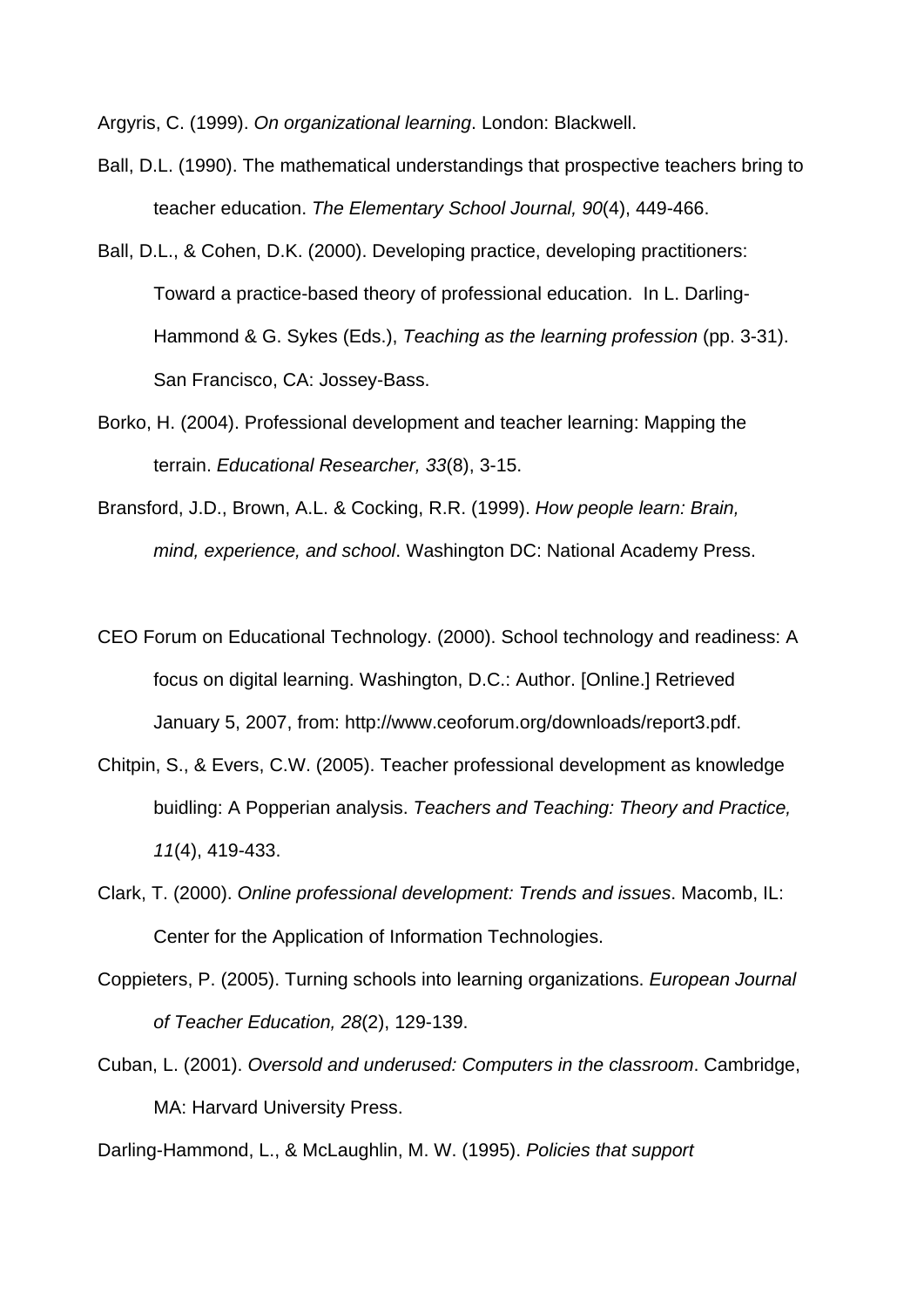*professional development in an era of reform*. Retrieved January 26, 2004 from http://www.middleweb.com/PDPolicy.html

- Donnelly, M.B., Dove, T., Tiffany-Morales, J., Adelman, N., & Zucker, A. (2002). *Technology-related professional development in the context of educational reform: A literature review*. Arlington, VA: SRI International.
- Dede, C., Whitehouse, P., & Brown L'Bahy, T. (2002). Designing and studying learning experiences that use multiple interactive media to bridge distance and time. In C. Vrasidas & G.V. Glass (Eds.), *Distance education and distributed learning* (pp. 1-29). Charlotte, NC: Information Age Publishing, Inc.
- Duffield, J. (2005). Mentoring a teacher preparation faculty toward technology integration. In C. Vrasidas & G.V. Glass (Eds.), *Preparing teachers to teach with technology* (pp. 325-342). Charlotte, NC: Information Age Publishing, Inc.
- Fabos, B., & Young, M.D. (1999). Telecommunications in the classroom: Rhetoric versus reality. *Review of Educational Research, 69*(3), 217-259.

Goodlad, J. (1994). *Educational renewal*. San Francisco: Jossey-Bass Publishers.

Gross, D., Truesdale, C., & Bielec, S. (2001). Backs to the wall: Supporting teacher professional development with technology. *Educational Research and Evaluation, 7*(2-3), 161-183.

Lortie, D.C. (1975). *Schoolteacher: A sociological study*. Chicago: University of Chicago Press.

Maloy, R.W., Oh, P., & Verock-O'Loughlin, R. (2005). The multiplying effects of technology coaching. In C. Vrasidas & G. V. Glass (Eds.), *Preparing teachers to teach with technology* (pp. 117-132). Charlotte, NC: Information Age Publishing, Inc.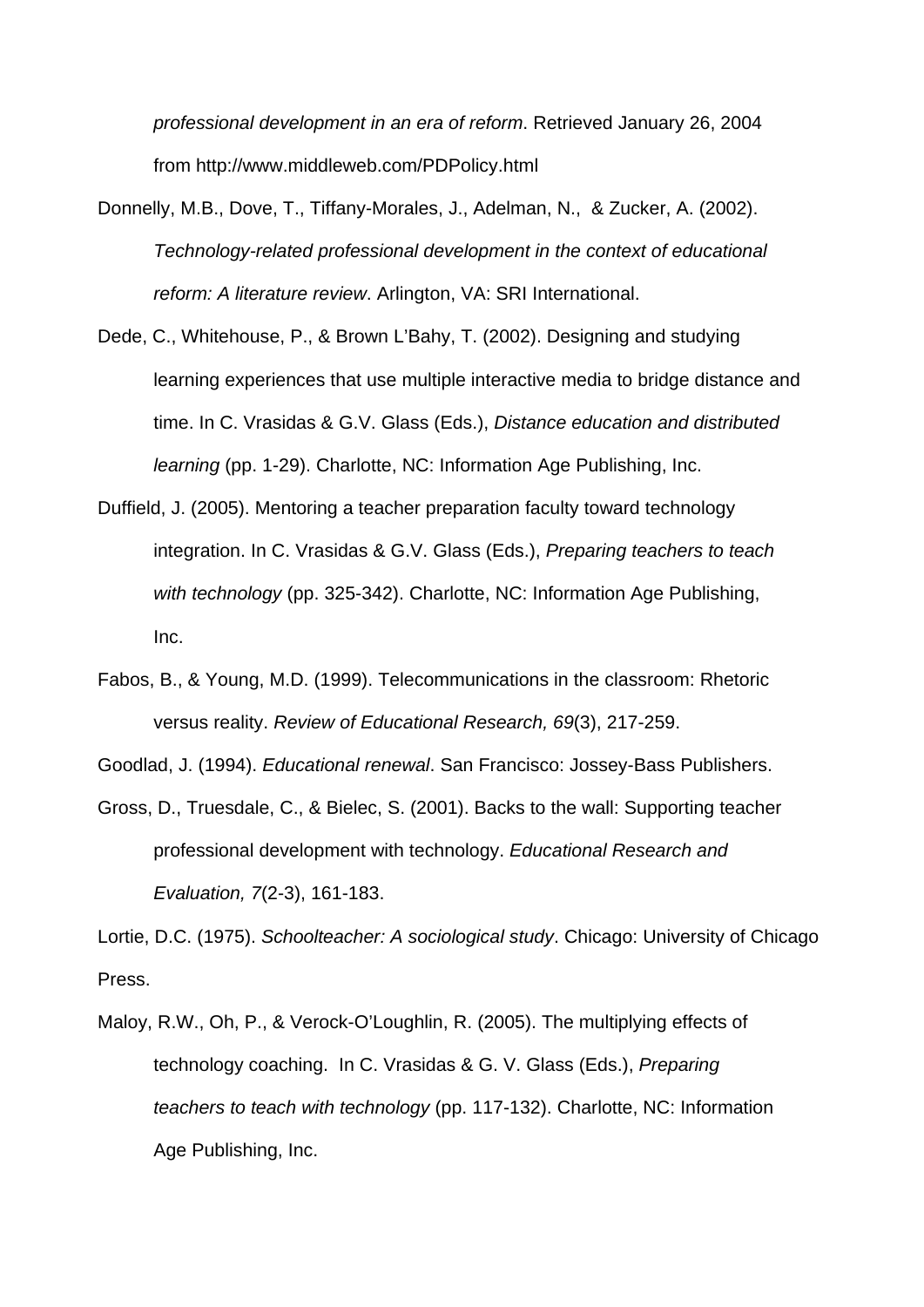- Manke, M P., Ward, G., Lundeberg, M.A., & Tikoo, S. (2005). An effective model of professional development in technology for multiple constituencies: The Technology Leadership Cadre. In C. Vrasidas & G.V. Glass (Eds.), *Preparing teachers to teach with technology* (pp. 343-358). Charlotte, NC: Information Age Publishing, Inc.
- McIntyre, D.J., & Byrd, D.M. (Eds.). (1998). *Strategies for career-long teacher education*. *Teacher Education Yearbook VI*. Thousand Oaks, CA: Corwin Press.
- Moursund, D., & Bielefeldt, T. (1999). *Will new teachers be prepared to teach in a digital age? A national survey on information technology in teacher education*. Eric Document # ED428072. Santa Monica CA: Milken Exchange on Education Technology.
- Mumbi, K., & Mesut, D. (2004). Using anchored instruction to teach preservice \ teachers to integrate technology in the curriculum. *Journal of Technology and Teacher Education 12*(3), 431-445.
- Putnam, R., & Borko, H. (2000). What do new views of knowledge and thinking have to say about research on teacher learning? *Educational Researcher, 29*(1), 4-15.
- Radinsky, J., Smolin, L., & Lawless, K.A. (2005). Collaborative curriculum design as a vehicle for professional development. In C. Vrasidas & G.V. Glass (Eds.), *Preparing teachers to teach with technology* (pp. 369-380). Charlotte, NC: Information Age Publishing, Inc.
- Riel, M., DeWindt, M., Chase, S., & Askegreen, J. (2005). Multiple strategies for fostering teacher learning with technology In C. Vrasidas & G.V. Glass (Eds.), *Preparing teachers to teach with technology* (pp. 81-98). Charlotte, NC: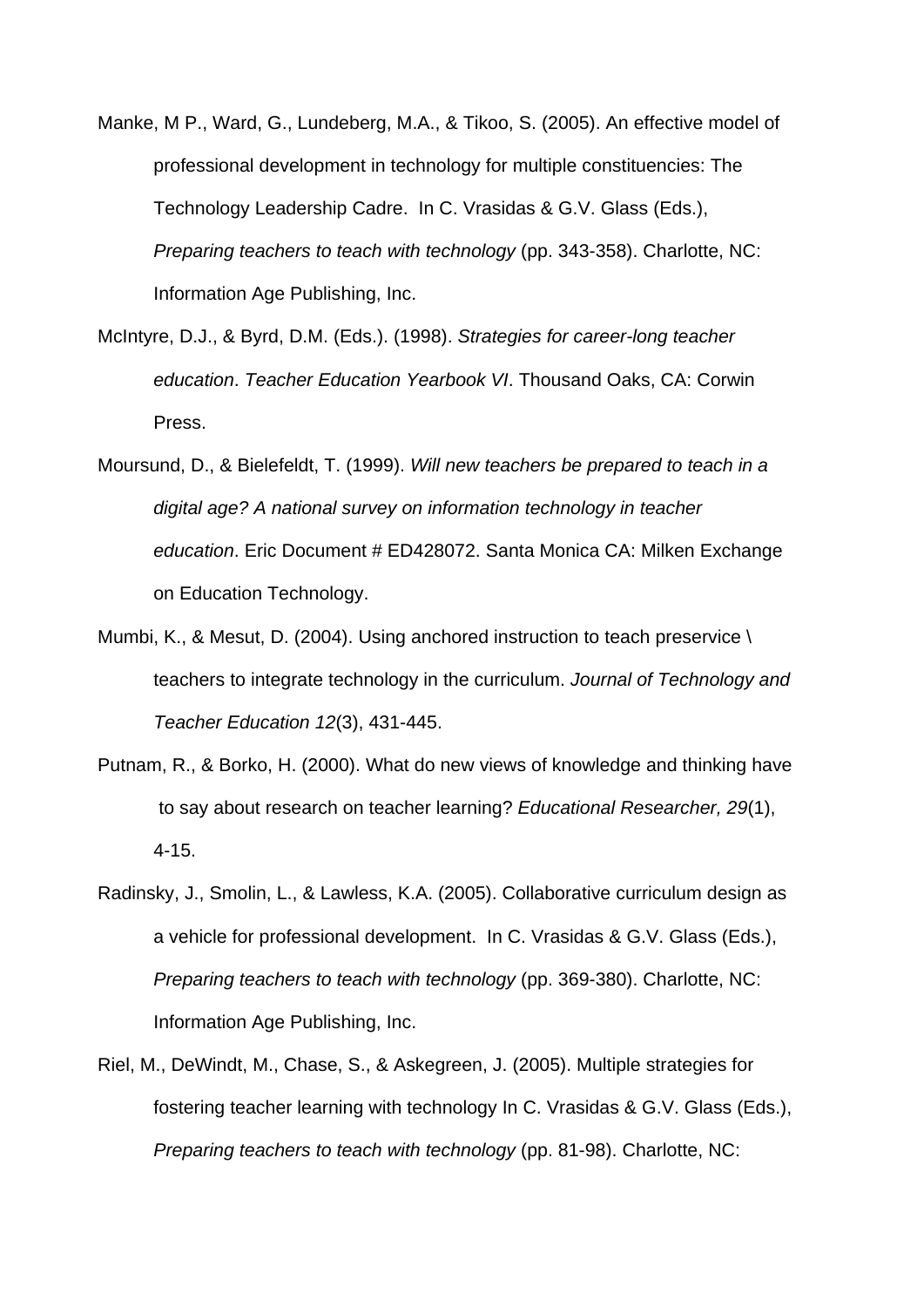Information Age Publishing, Inc.

- Schlanger, M.S., & Fusco, J. (2003). Teacher professional development, technology, and communities of practice: Are we putting the cart before the horse? *Information Society, 19*(3), 203-220.
- Schwen, T.M., & Hara, N. (2003). Community of practice: A metaphor for online design? *The Information Society, 19*(3), 257-270.
- Smolin, L., Lawless, K.A., & Radinsky, J. (2005). The technology mentor model: Infusing technology into student teaching placements. In C. Vrasidas & G.V. Glass (Eds.), *Preparing teachers to teach with technology* (pp. 257-270). Charlotte, NC: Information Age Publishing, Inc.

Spillane, J.P. (2006). *Distributed leadership*. San Francisco: Jossey-Bass.

- Thompson, A.D., Schmidt, D.A., & Davis, N.E. (2003). Technology collaboratives for simultaneous renewal in teacher education. *Educational Technology Research and Development, 51*(1), 73-89.
- Vrasidas, C., & Chamberlain, R. (2005). The LUDA-VHS model: The role of the university in virtual schools. In B. Zane & T. Clark (Eds.), *Virtual schools and K-12 learning: Planning for success* (pp. 172-182). New York: Teachers College Press.
- Vrasidas, C., & Glass, G.V. (Eds.). (2004). *Online professional development for teachers*. Charlotte, NC: Information Age Publishing, Inc.
- Vrasidas, C., & Glass, G. V. (Eds.). (2005). *Preparing teachers to teach with technology*. Charlotte, NC: Information Age Publishing, Inc.
- Vrasidas, C., Zembylas, M., & Glass, G.V. (Eds.). (In Press). *ICT for Education, development, and social justice*. Charlotte, NC: Information Age Publishing, Inc.